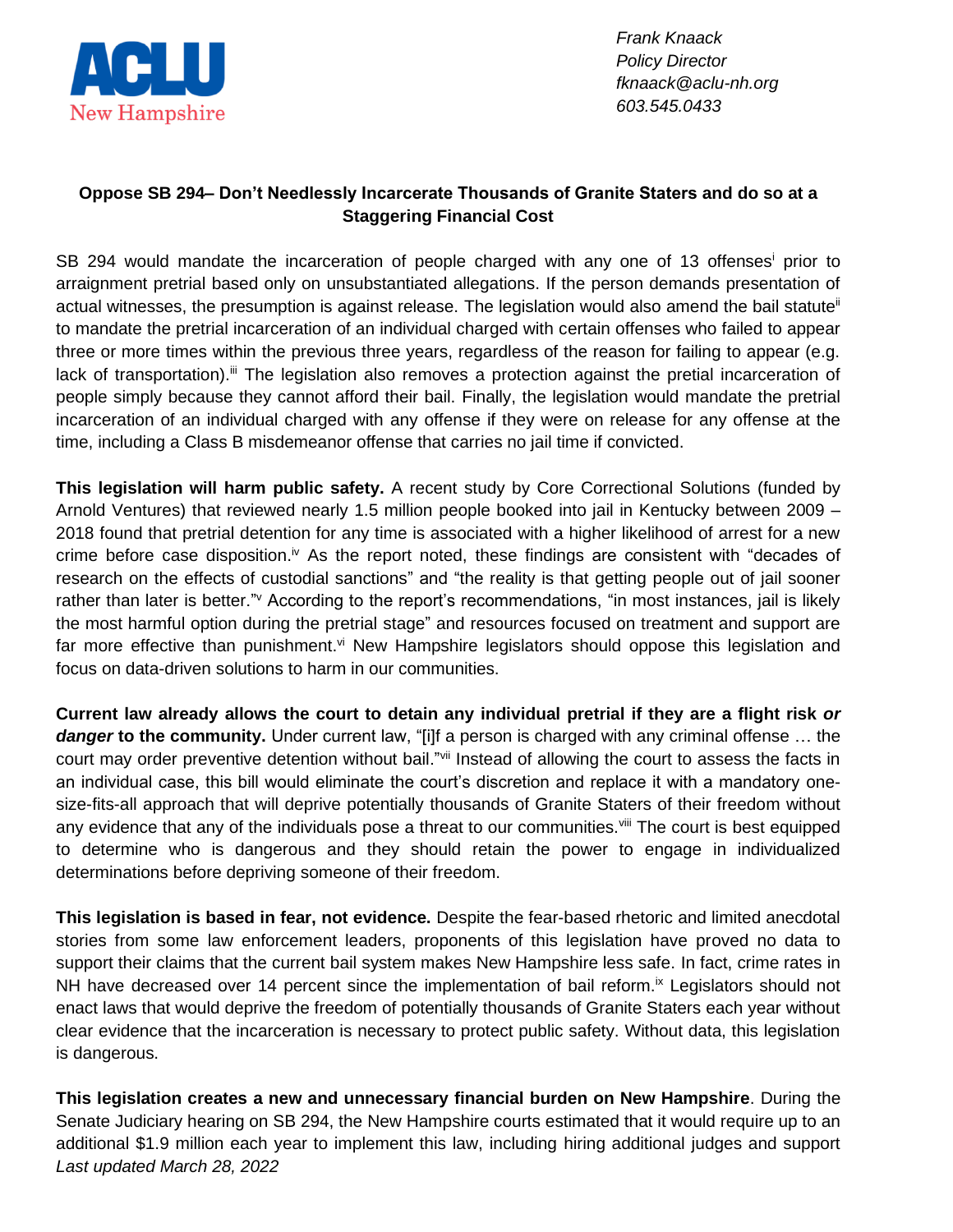staff.<sup>x</sup> And, that figure does not include the unknown incarceration expenses that local jails would incur to house potentially thousands of additional people each year at a cost ranging between \$105 and \$125 a day per person.<sup>xi</sup> Lawmakers should focus our limited tax dollars on investments that will actually make our communities safer and more just.

**This legislation will disproportionately harm Black people.** New Hampshire's criminal laws are enforced with a staggering racial bias. For example, in 2020 Black people were 3.29 times more likely to be arrested compared with white people.<sup>xii</sup> For many low-level discretionary offenses the disparities were even more troubling, including 4.8 times for marijuana possession (despite both groups using marijuana at roughly the same rate<sup>xiii</sup>), 5.9 times for disorderly conduct, and 6.52 times for vagrancy.<sup>xiv</sup> Because Black people are disproportionately arrested, they will also be disproportionately incarcerated under this legislation's mandatory incarceration regime. In the midst of a national reckoning around systemic racism and police violence, it is unconscionable that legislators would expand the already disproportionate incarceration of Black people in New Hampshire.

**This legislation ignores the work of the bail commission.** For two years a diverse group of stakeholders, including prosecutors, judges, legislators, jail superintendents, and civil liberties advocates, met to rethink New Hampshire's bail system. The Commission's recommendations were subsequently passed in 2019 and 2020, resulting in a system that carefully balances the need to protect individual liberty while ensuring the safety of our communities. This legislation reflects none of the recommendations from the Commission and would roll back reforms that reduced unnecessary incarceration and saved the state millions of dollars without jeopardizing public safety.

**This legislation will over-incarcerate individuals pretrial.** Because this legislation too often determines who remains free pretrial by crime type and not individualized findings, this legislation will incarcerate those who are not dangerous; those who are not a risk of flight; those who will be found not guilty; and those who will have charges dismissed.

**This legislation raises serious constitutional concerns.** The U.S. Supreme Court has made clear that individuals cannot be detained pretrial without bail unless there is a basis of dangerousness, and that dangerousness must be proven by "clear and convincing evidence."xv After an initial hearing in which the prosecution may prevail with calling actual witnesses, this bill instead presumes dangerousness based exclusively on the charge against a person. In addition, in certain cases using a presumption against the defendant, the legislation mandates the incarceration of individuals pretrial unless the individual proves a negative – that they are not dangerous. Putting the burden of disproving dangerousness on the defendant and creating a presumption of pretrial detention raises constitutional concerns.

**This legislation flips innocent until proven guilty on its head.** This legislation in effect presumes guilt by mandating the detention of individuals based merely on the offense they were charged with, which we know in New Hampshire is sometimes arbitrarily determined and later reduced after the prosecutor reviews the case file. To deny the liberty of someone who is presumed innocent, the evidentiary standard should be high and the burden of meeting it should be on the government. This legislation fails to meet this basic test.

**Pretrial detention has a devastating human toll.** Pretrial detention, even for a short period of time, increases the likelihood of innocent people pleading guilty to a crime, loss of employment, income, and housing, and traumatic family disruption. This legislation would subject potentially thousands of Granite Staters to these devastating collateral harms.

*Last updated March 28, 2022*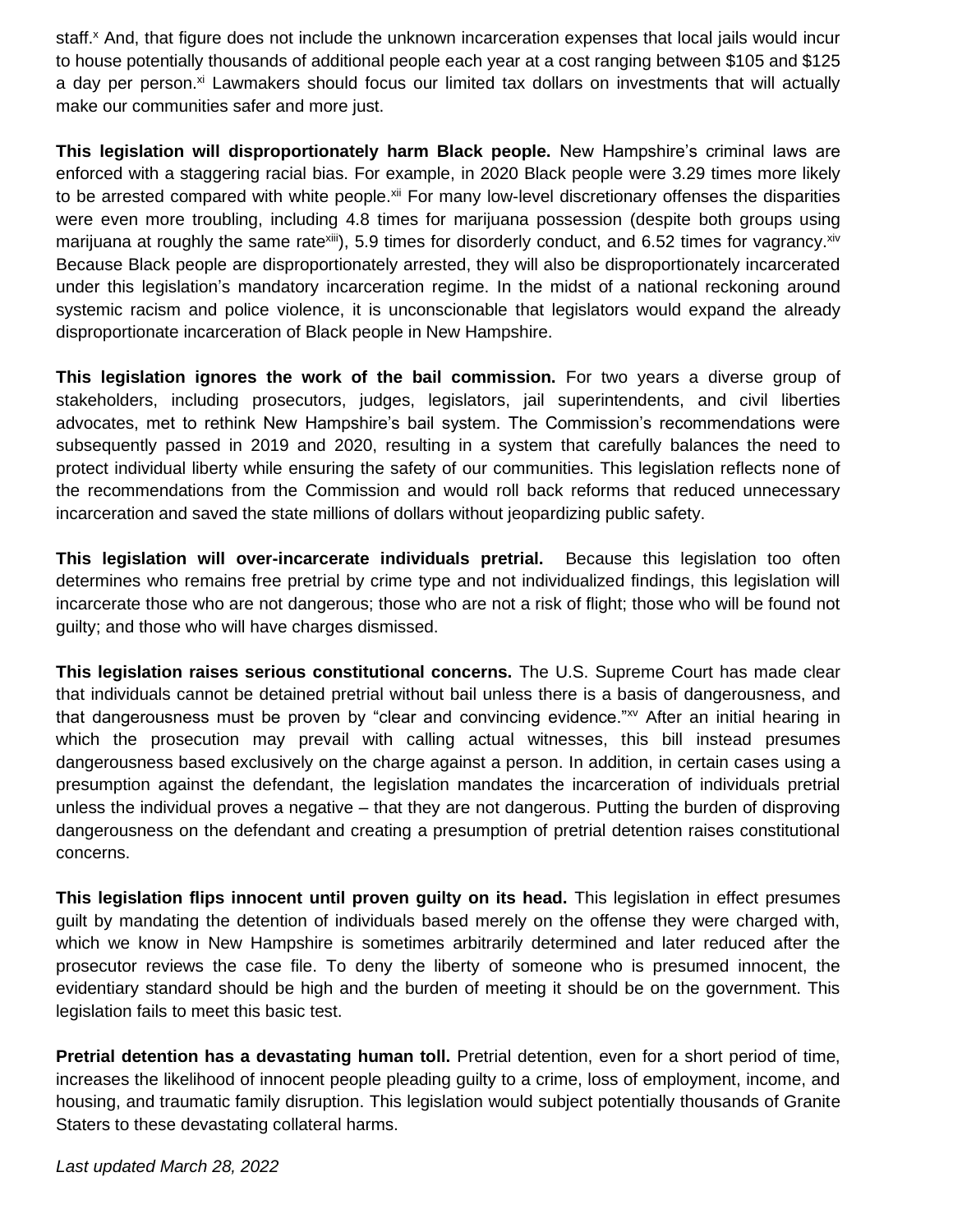**This legislation would result in the pretrial incarceration of people whose underlying charge does not carry jail time if convicted.** This bill specifically allows for pretrial detention for individuals charged only with a class B misdemeanor. The definition of a class B misdemeanor is an offense that carries no jail time. This bill risks imposing a harsher penalty on someone presumed innocent than allowed under the law if that person is subsequently found guilty. This makes no sense.

**This legislation mandates pretrial incarceration for failure to appear, regardless of the reason.** Under the legislation, individuals shall be incarcerated pretrial if they have failed to appear three or more times in the previous three years or twice in the present case. This legislation ignores the fact that four of the five top reasons that individuals miss their court date have nothing to do with the case or public safety. They are: child care, transportation, employment requirements, or simply forgot.<sup>xvi</sup> In many cases FTAs could be reduced by simply embracing reminder models that have been effectively deployed in other states, including text and call reminders.<sup>xvii</sup> These models have reduced FTAs and saved states hundreds of thousands of dollars in unneeded jail and warrant expenses.<sup>xviii</sup> New Hampshire should avoid this one-size-fits-all approach that risks needlessly re-filling our jails with pretrial detainees.

**This legislation expands the criminalization of poverty.** In 2018 a bipartisan group of New Hampshire legislators took a major step toward ending the practice of incarcerating individuals simply because they cannot afford their bail. Under current law, judges must consider an individual's income and ability to pay when setting bail. The change was a win-win – it created a process to ensure that people could be detained if they posed a danger to their community, but also protected people from being detained simply because they could not afford their bail. SB 294 would partially roll back this important reform and allow for the incarceration of people simply because they cannot afford their bail. New Hampshire must ensure that its justice system works for all, regardless of their wealth.

## **Oppose SB 294 - Keep Bail Decisions in the Hands of the Court**

<sup>i</sup> The offenses are: homicide under RSA 630:1; first degree assault under RSA 631:1; second degree assault under RSA 631:2; domestic violence under RSA 631:2-b; aggravated felonious sexual assault under RSA 632- A:2; felonious sexual assault under RSA 632-A:3; kidnapping under RSA 633:1; stalking under RSA 633:3-a; trafficking in persons under RSA 633:7; robbery under RSA 636:1, III; possession, manufacture, or distribution of child sexual abuse images under RSA 649-A; computer pornography and child exploitation under RSA 649-B; or felonious use of firearms under RSA 650-A:1.

ii RSA 597:2.

iii Current law states that a person can be incarcerated pretrial if they failed to appear three or more times within the previous five years.

iv The Hidden Costs of Pretrial Detention Revisited, Core Correctional Solutions, Mar. 21, 2022, *available at* [https://craftmediabucket.s3.amazonaws.com/uploads/HiddenCosts.pdf.](https://craftmediabucket.s3.amazonaws.com/uploads/HiddenCosts.pdf)

v *Id*. ("These results are largely consistent with those found in previous analyses of data from Kentucky, where no "deterrent effect" of pretrial detention was observed on pretrial outcomes. In addition, that no deterrent effects were revealed is also consistent with decades of research on the effects of custodial sanctions (e.g., incarceration in either jail or prison) on outcomes like recidivism. In fact, the current analyses show that, at least with respect to rearrest during the pretrial period, longer stints in pretrial detention actually did more harm than good in terms of rearrest rates. [¶] The key takeaway from these analyses is that incarcerating people prior to their trial does not result in better pretrial outcomes in terms of failure to appear or rearrest. Indeed, there is no observable "deterrent effect" of pretrial detention, and in fact there is a consistent "criminogenic effect" of pretrial detention on rearrest. This means that the costly option of incarcerating defendants prior to trial is not being translated into a public benefit of an increase in public safety. [¶] It is equally important to note that there is no magic amount of time